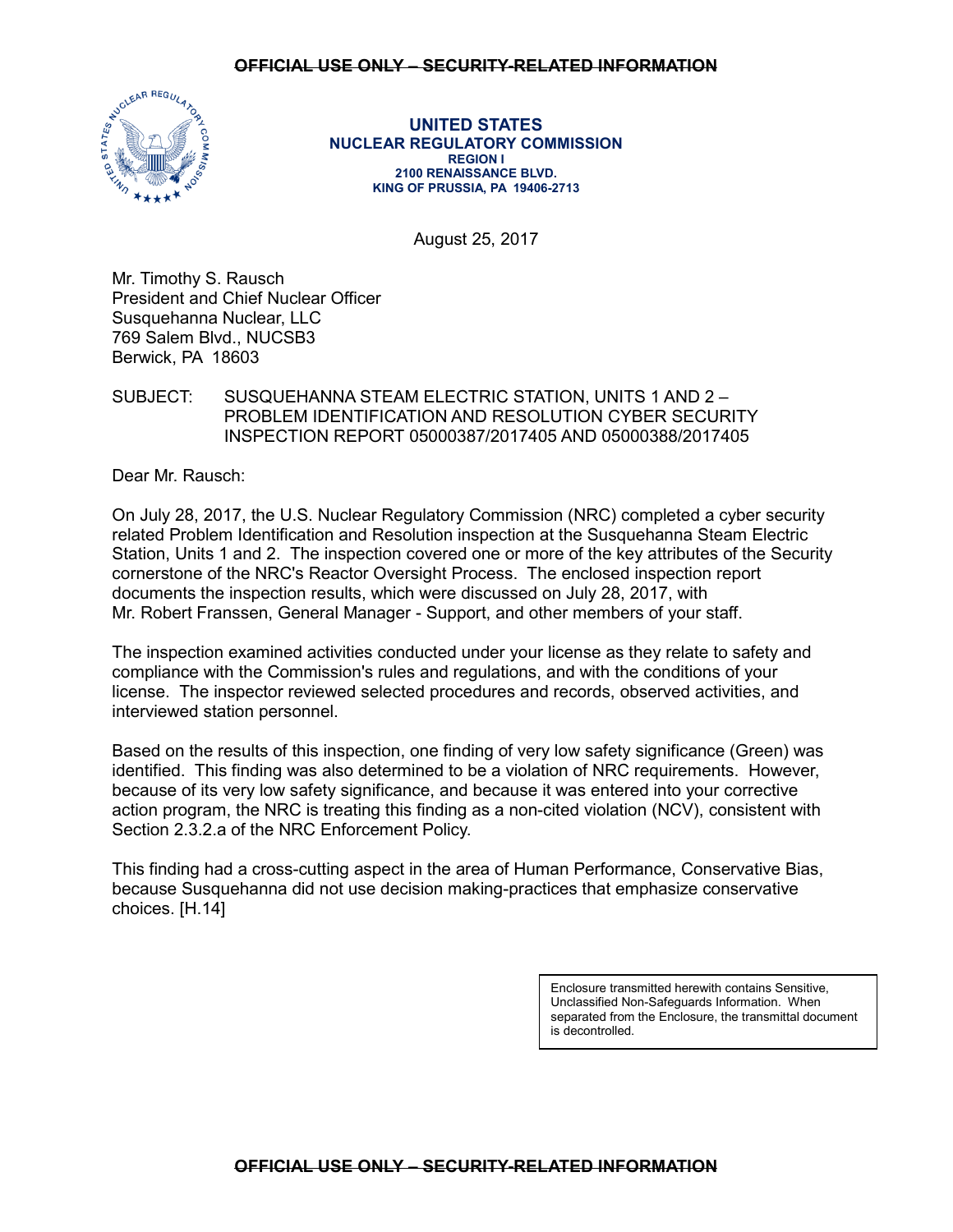# **OFFICIAL USE ONLY – SECURITY-RELATED INFORMATION**

#### T. Rausch 2007 - 2008 - 2009 - 2009 - 2009 - 2009 - 2009 - 2009 - 2009 - 2009 - 2009 - 2009 - 2009 - 2009 - 20

If you contest any NCV in this report, you should provide a written response within 30 days of the date of this inspection report, with the basis for your denial, to the U. S. Nuclear Regulatory Commission, ATTN: Document Control Desk, Washington D.C. 20555-0001; with copies to the Regional Administrator, Region I; the Director, Office of Enforcement; and the NRC's Senior Resident Inspector at Susquehanna. In addition, if you disagree with the cross-cutting aspect assigned to any finding in this report, you should provide a written response within 30 days of the date of this inspection report, with the basis for your disagreement, to the Regional Administrator, Region I, and the NRC's Senior Resident Inspector at Susquehanna.

This letter will be made available for public inspection and copying at <http://www.nrc.gov/reading-rm/adams.html> and at the NRC's Public Document Room in accordance with Title 10 of the *Code of Federal Regulations* (10 CFR) 2.390, "Public Inspections, Exemptions, Requests for Withholding." However, the enclosed report contains Security-Related Information, so the enclosed report will not be made publically available in accordance with 10 CFR  $2.390(d)(1)$ . If you choose to provide a response that contains Security-Related Information, please mark your entire response "Security-Related Information-Withhold from public disclosure under 10 CFR 2.390" in accordance with 10 CFR  $2.390(d)(1)$  and follow the instructions for withholding in 10 CFR  $2.390(b)(1)$ . The NRC is waiving the affidavit requirements for your response in accordance with 10 CFR 2.390(b)(1)(ii).

Sincerely,

## **/RA/**

Glenn T. Dentel, Chief Engineering Branch 2 Division of Reactor Safety

Docket Nos. 50-387 and 50-388 License Nos. NPF-14 and NPF-22

Nonpublic Enclosure: Inspection Report 05000387/2017405 and 05000388/2017405 w/Attachment: Supplementary Information (OUO-SRI)

cc: w/o encl: Distribution via ListServ

cc: w/OUO-RPT John Drury, Acting Nuclear Security Manager DAllard, State Liaison Officer, PA

## **OFFICIAL USE ONLY – SECURITY-RELATED INFORMATION**